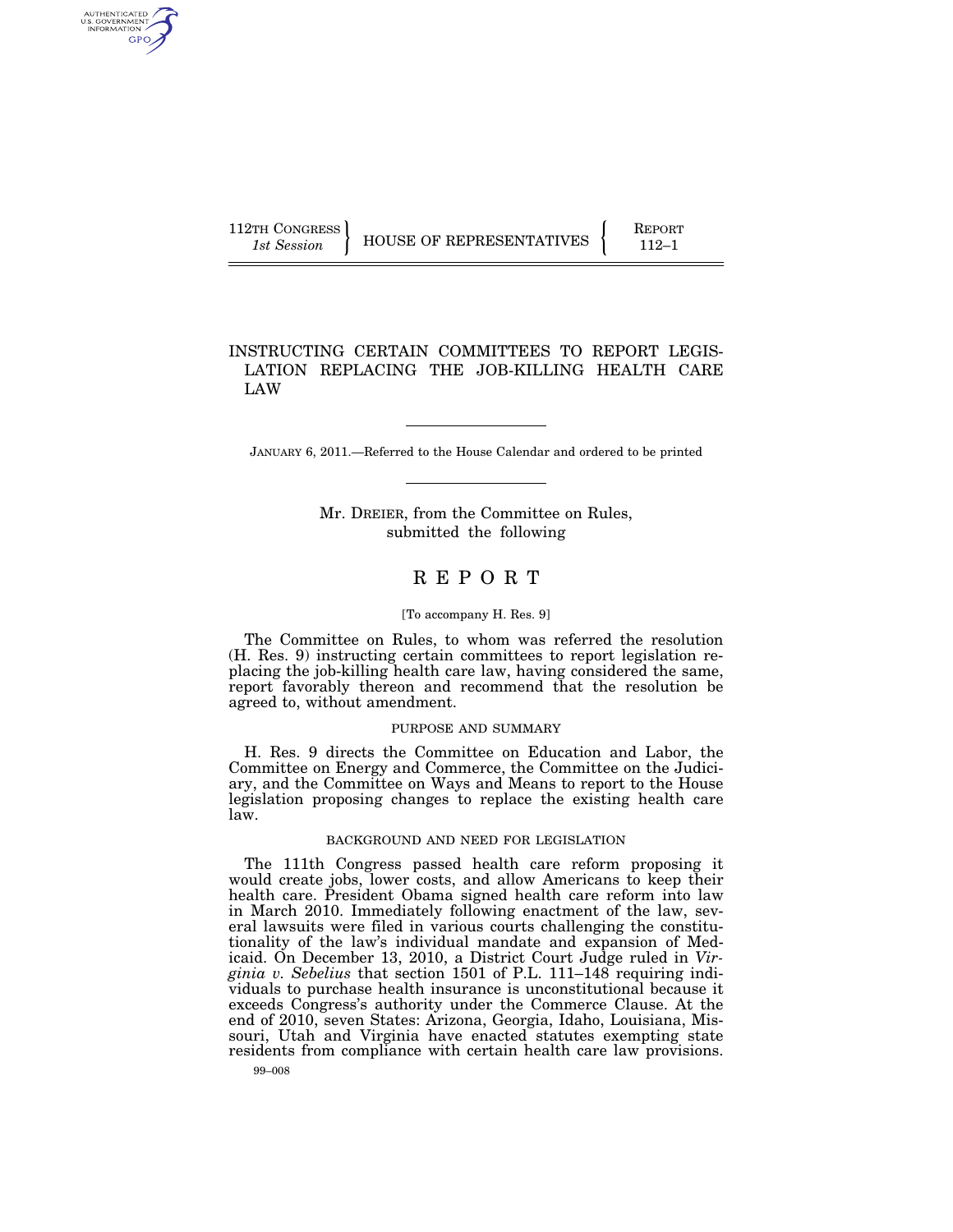During the last ten months public opposition to the law has grown, as has support for its repeal. On January 2, 2011, Rasmussen Reports conducted a national survey of 1,000 likely voters and 60 percent favored repealing the health care law. It is important that "the People's House" respond to the concerns of the American people and work to develop common-sense health care solutions that will help create jobs, lower costs, and allow Americans to keep their health care.

## *Create jobs*

At a time when economic growth is vital, House Committees must focus on solutions to help create private-sector jobs and spur the economy by eliminating policies and regulations that hinder job creation. According to the Heritage Foundation the tax increases in the health care law ''will cost taxpayers \$503 billion between 2010 and 2019.'' A study by the National Federation of Independent Business shows that the law's employer mandate could destroy as many as 1.6 million jobs over the next few years and 66 percent of them from small businesses.

#### *Lower costs*

It is essential that House Committees look at ways to lower health care premiums, reduce wasteful health care spending and provide States greater flexibility to administer Medicaid. The nonpartisan Congressional Budget Office (CBO) found that premiums on individual health care policies would rise by 10 to 13 percent more under the health care law than they would have otherwise. A June 2010 study from PricewaterhouseCoopers confirms that ''companies that offer employee health insurance expect another steep jump in medical costs next year, and more will ask workers to share a bigger chunk of the expense.'' CBO further concludes the health care law would cost States an extra \$20 billion to comply with the Federal government's new mandates, while the Kaiser Commission on Medicaid and the Uninsured put the figure closer to \$43 billion. The chief actuary at the Centers for Medicare & Medicaid Services (CMS) believes the health care law fails to lower health care costs and will increase national health care spending by 6.3 percent per year and total health care spending will hit \$4.6 trillion by 2019.

#### *Allow Americans to keep their health care*

House Committees must focus on policies that preserve a patient's ability to keep his or her health plan if he or she likes it. House Ways and Means Committee Republicans found that by 2013 over 87 million Americans, and one out of two Americans with employer coverage, will no longer be able to retain the health plan they have and like. According to non-partisan actuaries at the CMS, next year, 1.2 million seniors will be forced out of the Medicare Advantage or the Medicare prescription drug plan they have currently, 7.4 million seniors will either lose or be denied access to a Medicare Advantage plan, and those still enrolled in a Medicare Advantage plan will soon receive ''less generous benefit packages'' over the next 10 years as a result of the health care law.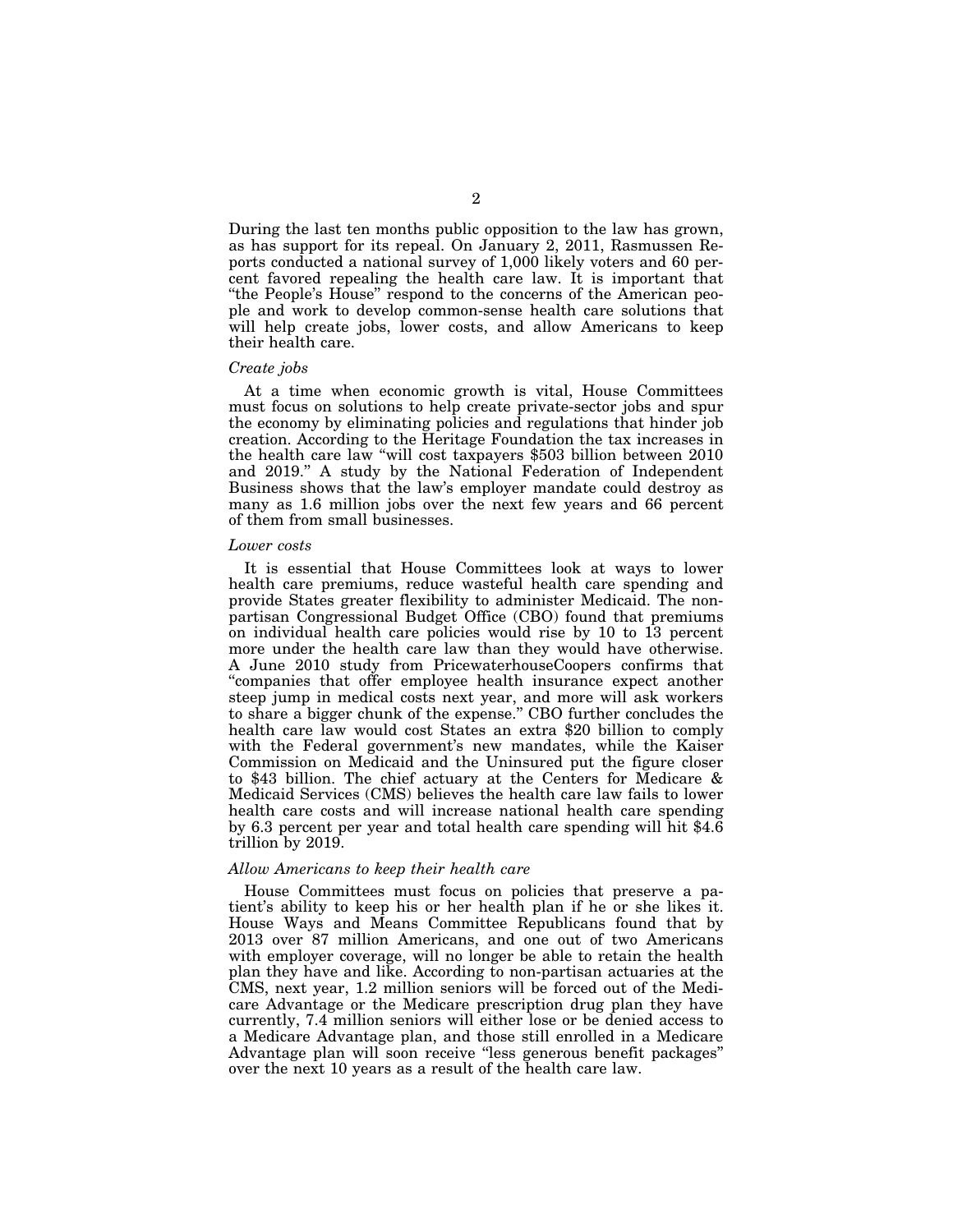In an effort to jump start the committee process, this resolution was introduced on the first day of the 112th Congress. It complements legislation to repeal the health care law, H.R. 2.

## HEARINGS

On January 6, 2011, the Committee on Rules held a hearing on H. Res. 9 and H.R. 2 and received testimony from members of the committees of jurisdiction for the health care law, as well as rankand-file members who were offering amendments.

## COMMITTEE CONSIDERATION

The Committee on Rules met on January 6, 2011 in open session and ordered H. Res. 9 favorably reported to the House without amendment by a record vote of 6 yeas and 4 nays.

## COMMITTEE VOTES

Clause 3(b) of rule XIII of the Rules of the House of Representatives requires the Committee to list the record votes on the motion to report legislation and amendments thereto. A motion by Ms. Foxx to report the bill to the House with a favorable recommendation was agreed to by a record vote of 6 yeas and 4 nays.

#### RULES COMMITTEE RECORD VOTE NO. 3

Motion by Ms. Foxx to report the resolution to the House with a favorable recommendation. Agreed to: 6 yeas and 4 nays.

| <b>Maiority Members</b> | Vote                                   | <b>Minority Members</b> | Vote                     |
|-------------------------|----------------------------------------|-------------------------|--------------------------|
|                         | Yea<br>Yea<br>Yea<br>Yea<br>Yea<br>Yea |                         | Nay<br>Nay<br>Nay<br>Nay |

#### COMMITTEE OVERSIGHT FINDINGS AND RECOMMENDATIONS

Pursuant to clause  $3(c)(1)$  of rule XIII of the Rules of the House of Representatives, the Committee made findings that are reflected in this report.

#### CONGRESSIONAL BUDGET OFFICE COST ESTIMATE

In compliance with clause  $3(c)(3)$  of rule XIII of the Rules of the House of Representatives, the Committee states, with respect to H. Res. 9, that the Director of the Congressional Budget Office did not submit a cost estimate and comparison under section 402 of the Congressional Budget Act of 1974.

## PERFORMANCE GOALS AND OBJECTIVES

In compliance with clause  $3(c)(2)$  of rule XIII of the Rules of the House of Representatives and section  $308(a)(1)$  of the Congressional Budget Act of 1974, the Committee finds that this legislation would result in no new budget authority, entitlement authority, or tax expenditures or revenues.